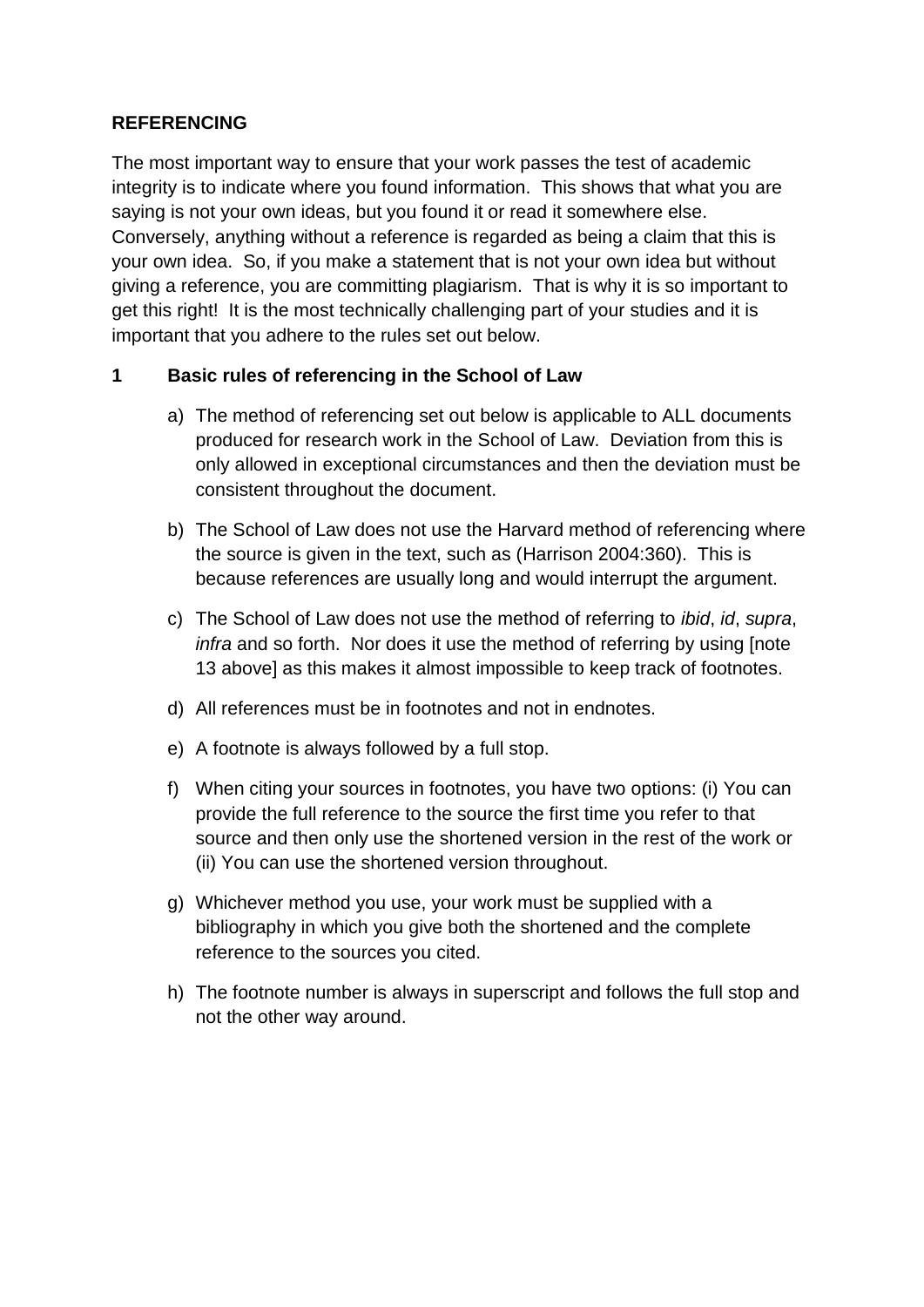## **2 Specific rules for different types of sources**

*2.1 Books and contributions in books*

The basic form of reference to a book is:

Smith C The law of insolvency 3<sup>rd</sup> ed (Butterworths Durban 1988) 3.

The shortened form would be:

Smith *Insolvency* 3.

Note the following:

- a) There are no commas, full stops, colons or semi-colons anywhere.
- b) The surname is given first and then the initial(s). This is followed by the title of the book in italics, then the edition and then the publisher, place of publication and date of publication. The last number is the page of the book you consulted.
- c) As a general rule always use the **latest edition** of a book unless there is a good reason to refer to an older edition.<sup>1</sup>
- d) There are different forms used if there is one author or more than one. See the examples below.
- e) Normal capitalisation is used in the titles of books and contributions in books.

#### **Examples:**

Below we provide a table with examples of various kinds and permutations of books and contributions in books. **Please note** that while these are in a table here, you cannot of course use a table in your work. It is merely for ease of reference.

1

<sup>1</sup> For example, in legal historical research, the oldest available edition of the work should be consulted.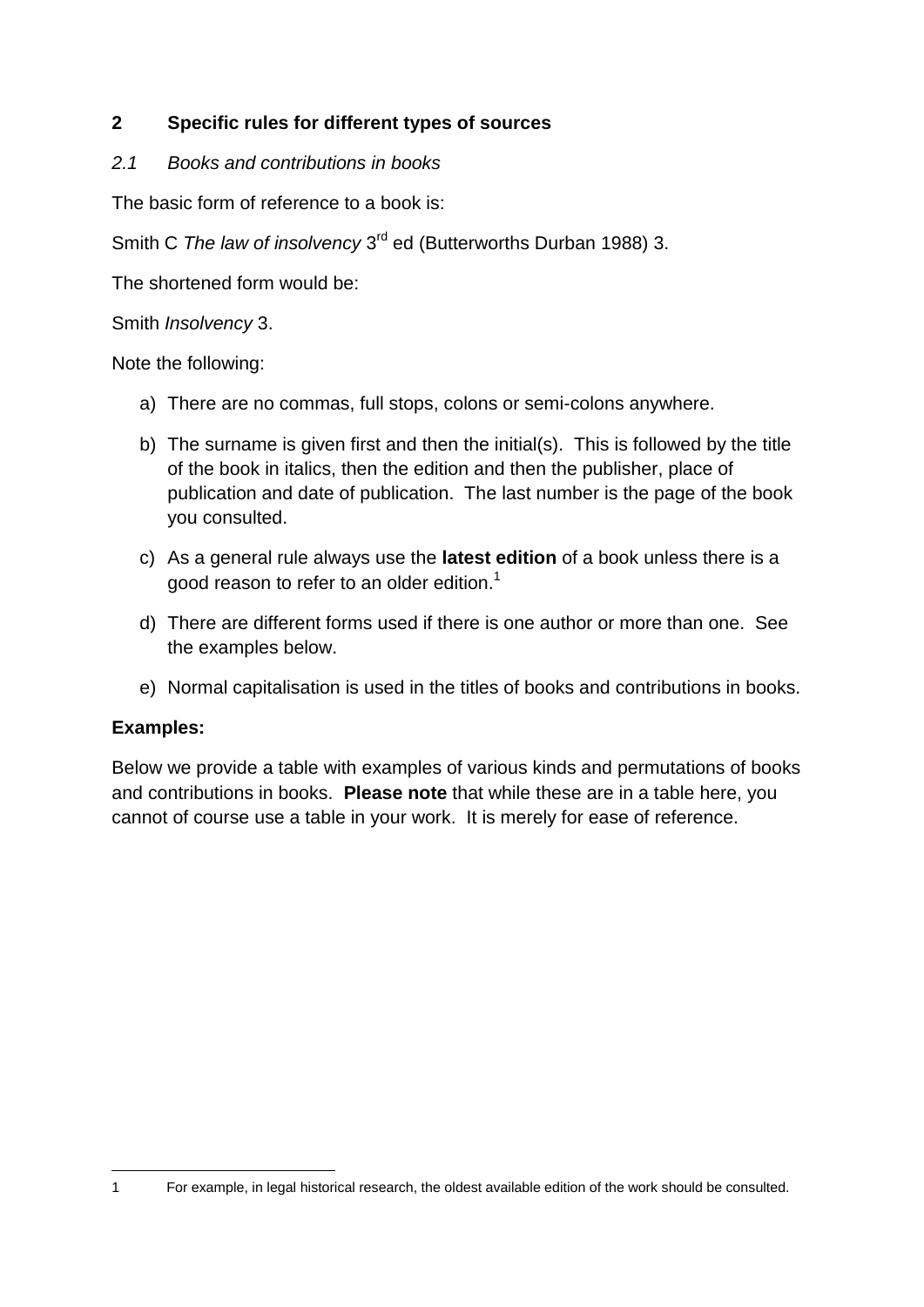| <b>FULL REFRENCE</b>                                                                                                                                           | <b>SHORTENED VERSION</b>                         |  |  |
|----------------------------------------------------------------------------------------------------------------------------------------------------------------|--------------------------------------------------|--|--|
| One author                                                                                                                                                     |                                                  |  |  |
| Smith C The law of insolvency 3 <sup>rd</sup> ed<br>(Butterworths Durban 1988) 3.                                                                              | Smith <i>Insolvency</i> 3.                       |  |  |
| Two or three authors                                                                                                                                           |                                                  |  |  |
| Church J, Schulze C and Strydom H<br>Human rights from a comparative and<br>international law perspective (Unisa<br>Press Pretoria 2007) 237.                  | Church, Schulze and Strydom Human<br>Rights 237. |  |  |
| More than three authors                                                                                                                                        |                                                  |  |  |
| Corbett MM et al The law of succession<br>in South Africa (Juta Cape Town 1980)<br>225.                                                                        | Corbett et al Succession 225.                    |  |  |
| Contribution/chapter in book <sup>2</sup>                                                                                                                      |                                                  |  |  |
| Pound R "The passing of mainstreetism"<br>in Sythoff AW (ed) XXth Century<br>comparative and conflicts law (Brill<br>Leyden 1961) 3-14.                        | Pound Mainstreetism 12.                          |  |  |
| Contribution/chapter in book where the author is also the editor                                                                                               |                                                  |  |  |
| Zweigert K "Rechtsvergleichung" in<br>Rechtsvergleichung (Darmstadter<br>Verlagsansalt Darmstadt 1978) 1-9.                                                    | Zweigert in Rechtsvergleichung 6.                |  |  |
| <b>Translated books</b>                                                                                                                                        |                                                  |  |  |
| Kelsen H General theory of norms<br>(translated from the original German by<br>Hartney M) (Clarendon Press Oxford<br>1991) 114.                                | Kelsen Norms 114.                                |  |  |
| <b>Published contribution at a conference</b>                                                                                                                  |                                                  |  |  |
| Kahn E "Crime" in Criminal law (Papers<br>delivered at the Third Annual Congress<br>of the South African Association of<br>Criminologists 21-26 July 1961 Juta | Kahn "Crime" 224.                                |  |  |

 $\overline{2}$ 2 In the long form the page numbers of the whole contribution is given. In the short version only the page(s) consulted.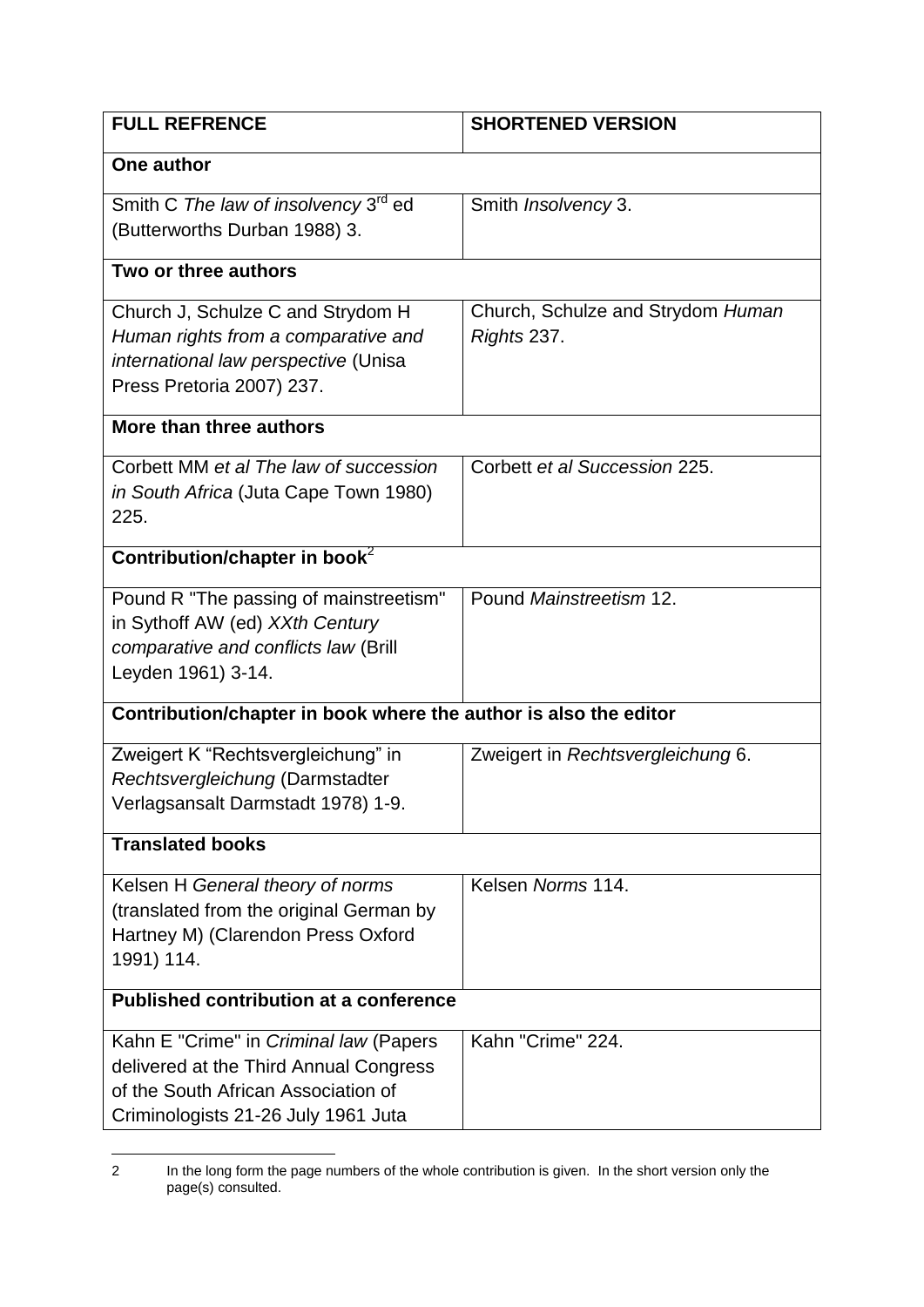| Cape Town) 221-228.                                                                                                                     |                                                     |  |
|-----------------------------------------------------------------------------------------------------------------------------------------|-----------------------------------------------------|--|
| <b>Dissertations and theses</b>                                                                                                         |                                                     |  |
| Kindiki K Humanitarian intervention: the<br>role of intergovernmental organisations<br>(LLD thesis University of Pretoria 2002)<br>209. | Kindiki Humanitarian intervention 209.              |  |
| Later editions of a book written by new authors                                                                                         |                                                     |  |
| Scott TJ and Scott S Wille's Law of<br>mortgage and pledge in South Africa 3 <sup>rd</sup><br>ed (Juta Cape Town 1987) 334.             | Scott and Scott Wille's Mortgage and<br>pledge 334. |  |

## *2.2 Journal articles*

The basic form of reference to a journal article is:

Stander AL "Die eienaar van die bates van die insolvente boedel" 1996 *THRHR* 388- 399

The shortened version is:

Stander 1996 *THRHR* 385.

Note the following:

- a) The **title of the article** is not italicized, is in **lower-case** (except where capital letters must be used) and is followed by the date of the journal.
- b) The **titles of journals** are, wherever possible, **abbreviated**, with an explanatory list of abbreviations supplied. The abbreviation is italicized.
- c) **Newspaper reports** are cited similarly to contributions in law journals except that the exact date of the newspaper is given. For example: Ngqiyaza B "Socio-economic rights must be enforced in South Africa – Pityana" 1997-09- 19 *Business Day* 4. The shortened form is: Ngqiyaza 1997-09-19 *Business Day* 4.

#### *2.3 Old authorities*

There are very specific ways of referring to old Roman and Roman-Dutch sources. If you are doing this type of specialised research, please consult your promoter on the correct method.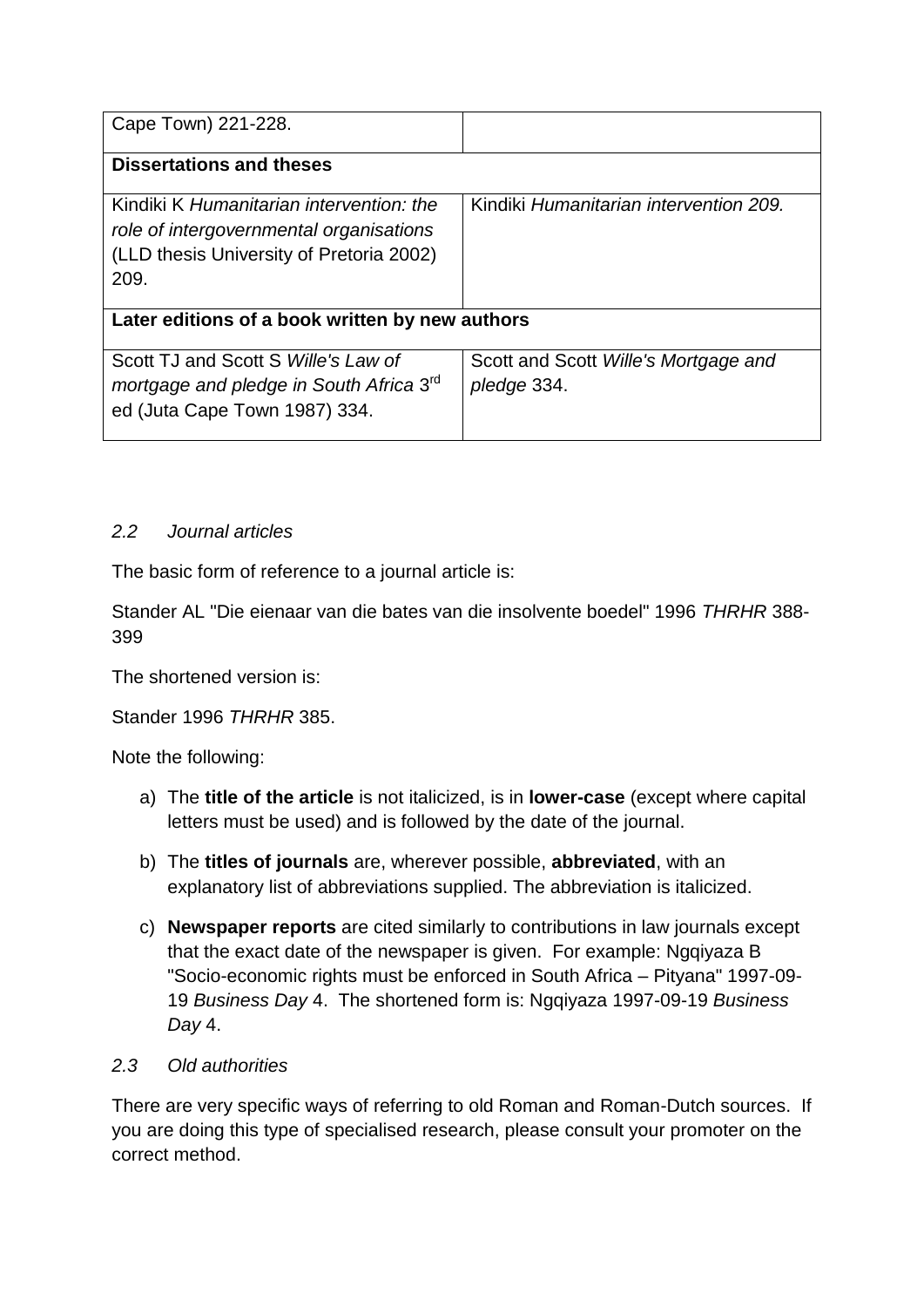#### *2.4 Internet sources*

The basic form of reference to an internet source is:

Mamoepa B "The Act on Higher Education" http://www.star.hsrc.ac.za/nche.html (Date of use: 16 November 1997)

The short version is:

Mamoepa<http://www.star.hsrc.ac.za/nche.html> (Date of use: 16 November 1997)

Note the following:

- a) If the author is not clear or there is no author (such as with institutional websites) the full reference is merely the URL and the date of use. For example:<http://www.nipccreport.org/> (Date of use: 17 September 2015). This will also be the short version.
- b) Legal academic journals that are published on the Internet, such as the *Potchefstroom Electronic Law Journal*, are cited in the same manner as normal journal articles and not as an Internet source.
- *2.5 Law reports*

The full version of a reference to a court case is as follows:

*Hoffmann v South African Airways* 2001 1 SA 201 (CC) [23].

There is no shortened version for case law, but see the notes below.

Note the following:

- a) If the work makes repeated reference to a case, a shortened form can be used. However, it must be clearly stated that this is the abbreviated form that will be used, for example: *Hoffmann v South African Airways* 2001 1 SA 1 (CC) (hereinafter the *Hoffmann* case).
- b) Specific **sections** of a case are referred to with reference to either the page(s), for example 263H, where it is indicated in the reported volume, or a paragraph(s) of the judgment (as has become customary in judgements). The paragraph is identified by way of square brackets, for example [137].
- c) In all cases the reference to the court will be the one used in the specific law report.
- d) Foreign case law and regional or international case law must be referenced in the manner in which the specific law report states.
- *2.6 Legislation*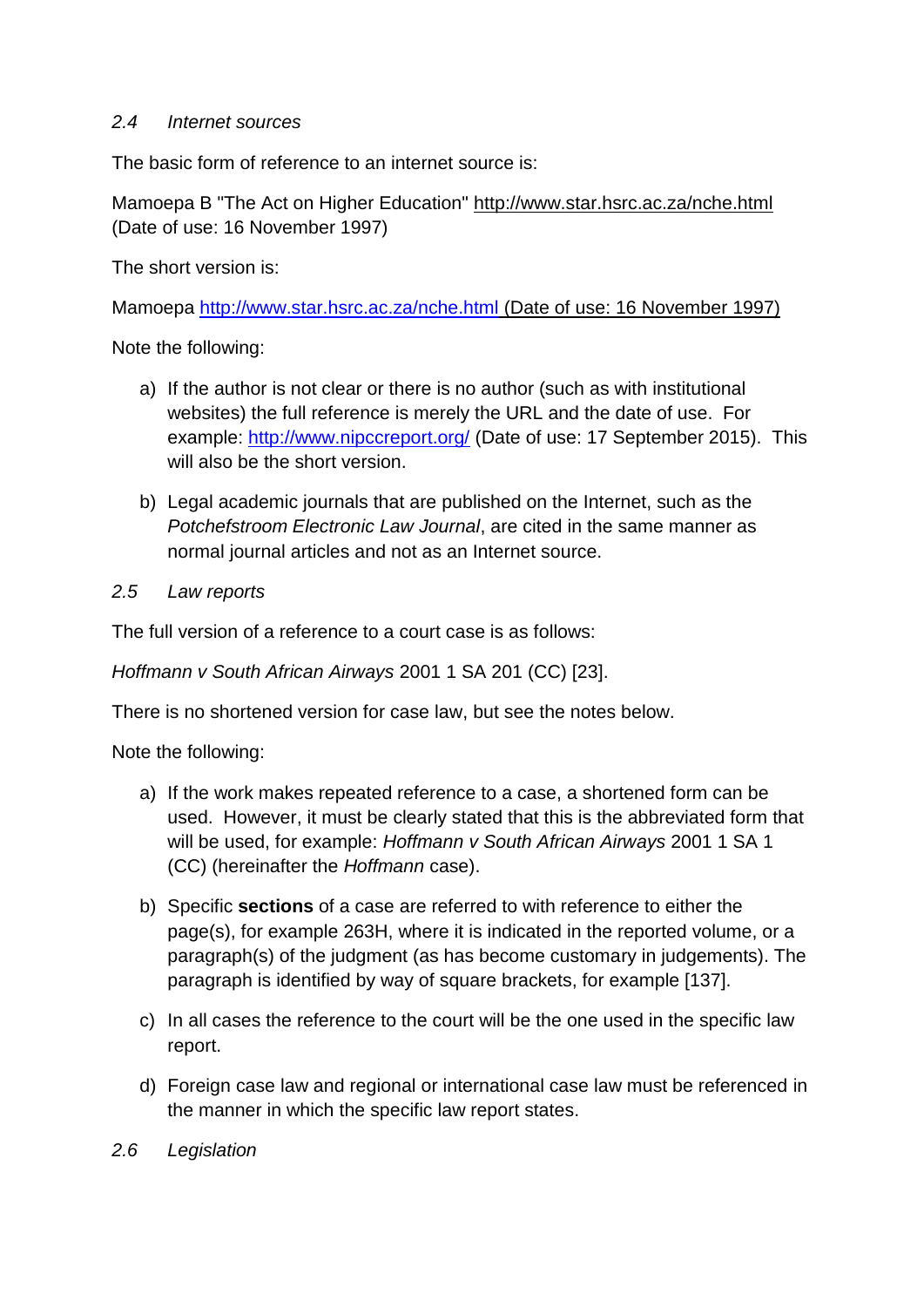The basic form of reference is:

Patents Act 57 of 1978.

There is no shortened form for legislation, but see the notes below.

The correct form of reference to the constitution is:

Constitution of the Republic of South Africa, 1996.<sup>3</sup>

Note the following:

- a) If the work makes repeated references to an act, a shortened form can be used. However, it must be clearly stated that this is how it will be used. For example: Patents Act 57 of 1978 (hereinafter referred to as the Patents Act).
- b) If the work only deals with one act in some detail, the reference would be: Patents Act 57 of 1978 (hereinafter referred to as the Act).
- c) This is particularly true if the constitution will be dealt with in any depth. For example: Constitution of the Republic of South Africa, 1996 (hereinafter referred to as the Constitution).

## *2.7 International and regional instruments / documents*

Note the following:

- a) The most important international and regional documents may be found on the official websites of international and regional organisations. The *PULP Guide* also provides Internet websites where international treaties and documents can be accessed.
- b) The *United Nations Documents: Research Guide* on the official website of the United Nations [\(http://www.un.org/Depts/dhl/resguide/\)](http://www.un.org/Depts/dhl/resguide/) gives an overview of the different types of documents and publications issued by the United Nations and provide guidance to researchers how to work with these documents.
- c) *International Legal Materials* (*ILM*) is a bimonthly publication of the American Society of International Law and each issue *inter alia* contains the full texts of treaties, judicial and arbitral decisions and documents of international and regional organisations.
- d) There are also some other useful works available that contain the texts of international and/or regional documents, for example: Mtshaulana, PM, Dugard J and Botha N (eds) *Documents on International Law: Handbook for Law Students and Constitutional Lawyers* (Juta Kenwyn 1996); Heyns C and

<sup>1</sup> 3 This is required by the Citation of Constitutional Laws Act 5 of 2005.